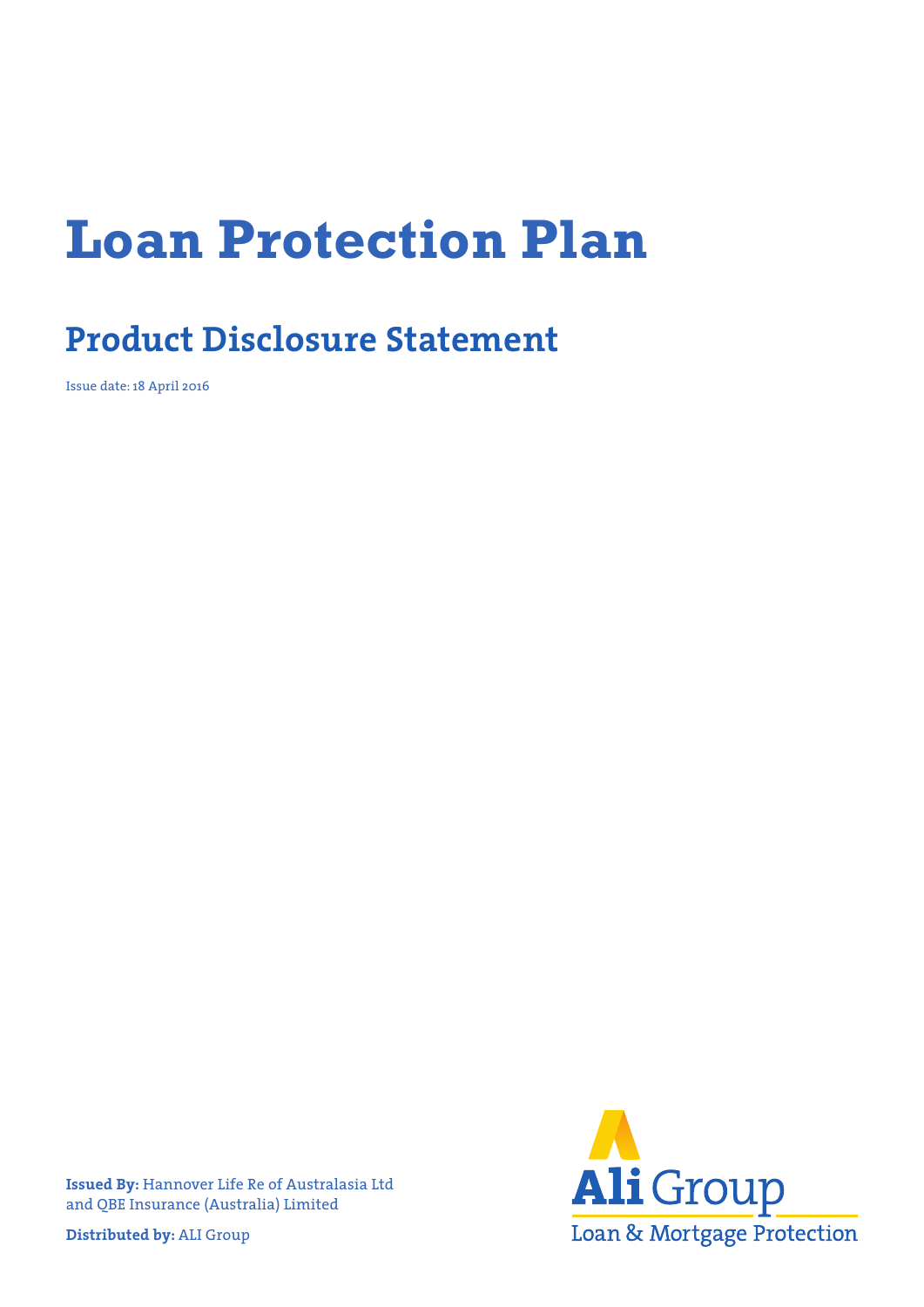# **Table of contents**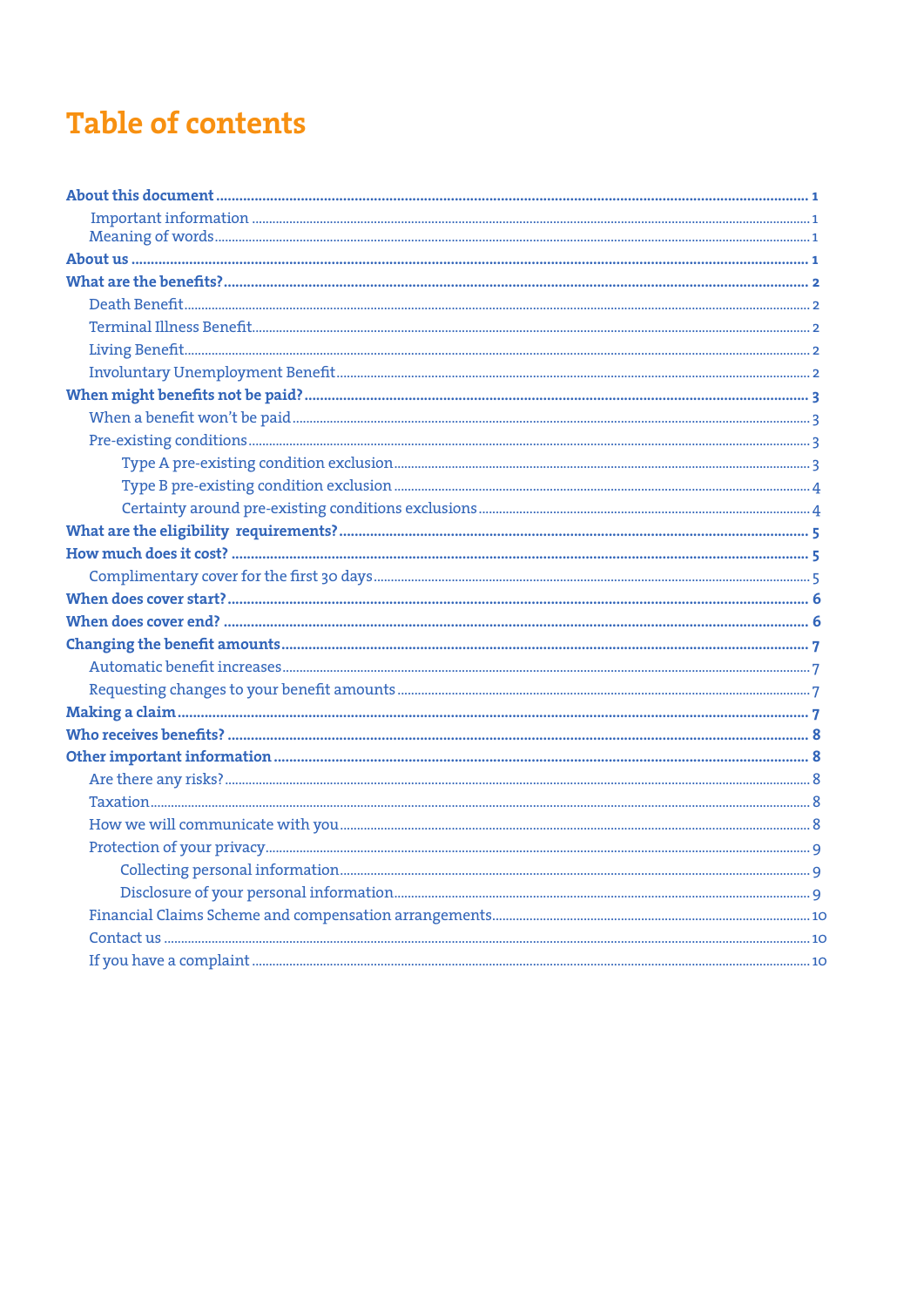# **About this document**

The information in this PDS will help you to decide if Loan Protection Plan will meet your needs. You should read it carefully, along with any other documents we provide to you.

The information we provide is general information only and any advice does not take into account your individual objectives, financial situation or personal needs. You may wish to seek professional financial advice if you are unsure if this product will meet your personal circumstances and needs.

#### **Important information**

Loan Protection Plan is a life insurance policy that provides a lump sum payment in the event of death, diagnosis of terminal illness or any one of 11 serious medical conditions during the term of cover. The policy also provides a benefit for involuntary unemployment during the first 12 months of the policy. It is not a savings plan. You will not get any money back on termination of the policy.

### **Meaning of words**

Throughout this PDS, "us", "our" and "we" means Hannover when referring to the Death, Terminal Illness or Living Benefit, QBE when referring to the Involuntary Unemployment Benefit, or both when referring to the insurers generally.

"You" and "Your" means either the Insured Person or the Policy Owner, as the context allows.

We use various other terms (for example, *Terminal Illness, Involuntary Unemployment, Heart Attack)* which are defined in the policy document available at www.aligroup.com.au/policydocument.

# **About us**

Loan Protection Plan is distributed by Australian Life Insurance Distribution Pty Ltd ABN 31 103 157 811 AFSL 226403 ("ALI Group").

Loan Protection Plan is jointly issued by Hannover Life Re of Australasia Ltd ABN 37 062 395 484 ("Hannover") (Death, Terminal Illness and Living Benefit) and QBE Insurance (Australia) Limited ABN 78 003 191 035 AFSL 239545 ("QBE") (Involuntary Unemployment Benefit). Hannover and QBE are jointly responsible for the contents of this PDS.

ALI Group does not underwrite or guarantee the insurers' obligations under the policy.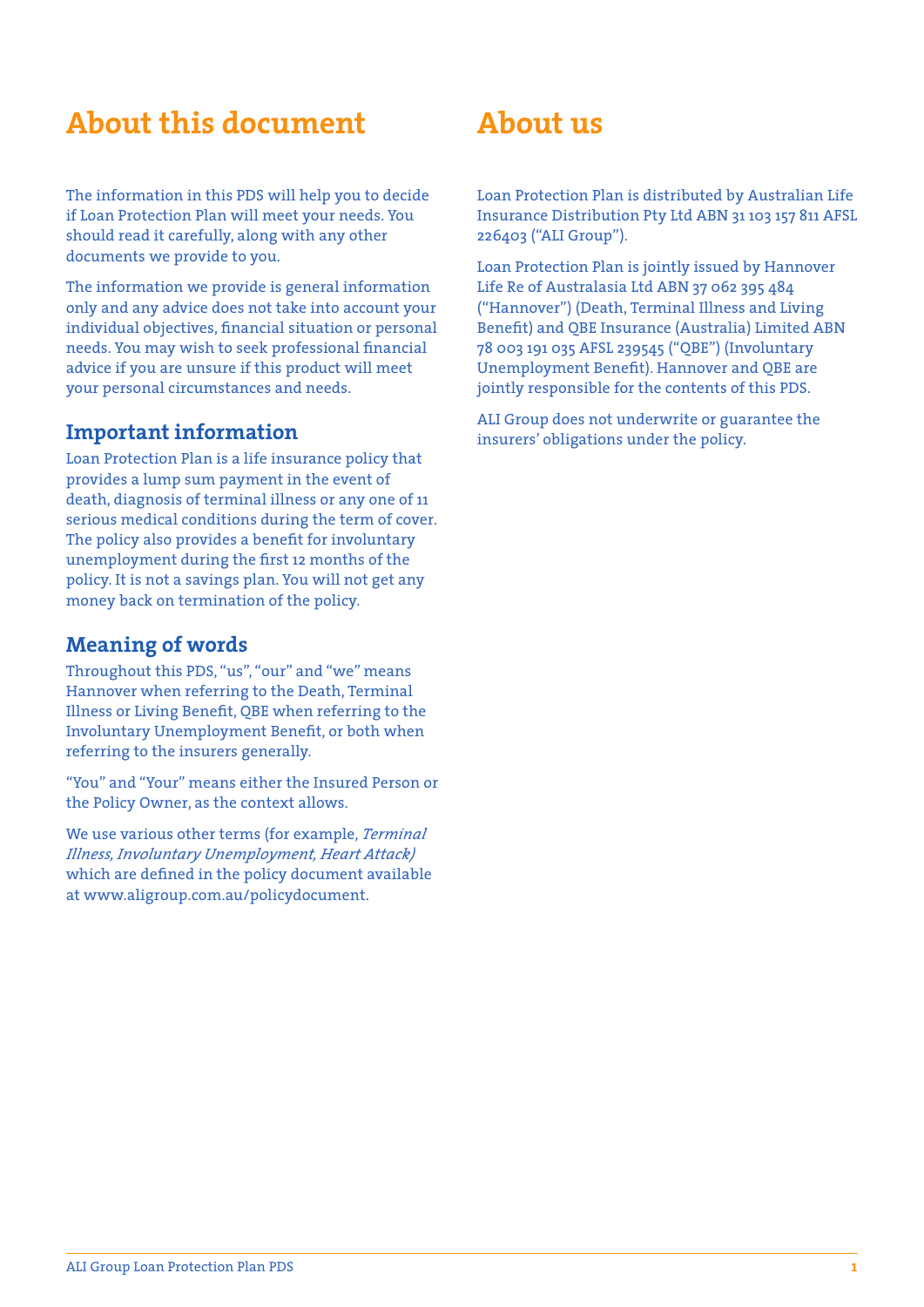# **What are the benefits?**

The detailed terms and conditions relating to all benefits are contained in the policy document available at www.aligroup.com.au/policydocument.

#### **Death Benefit**

We will pay a Death Benefit if the insured person dies. The amount of the benefit may differ over the term of the insurance and we will pay the amount that applies on the date of the insured person's death. The Death Benefit at the commencement of the policy must be between \$50,000 and \$750,000.

Upon payment of the Death Benefit the policy ends automatically.

### **Terminal Illness Benefit**

We will pay a Terminal Illness Benefit if the insured person suffers from a terminal illness. We will pay the amount of Death Benefit that applies on the date the terminal illness is suffered.

If the insured person dies before the payment of the Terminal Illness Benefit, the policy pays a Death Benefit instead.

The policy automatically ends on the payment of the Terminal Illness Benefit as it is an acceleration of the Death Benefit.

### **Living Benefit**

We will pay a Living Benefit if the insured person first suffers from one of the following insured conditions during the term of the insurance:

- Alzheimer's Disease Dementia
- Cancer \*
- Coronary Artery Bypass Surgery \*
- Heart Attack \*
- Kidney Failure
- Loss of Independent Existence
- Paralysis
- Severe Burn
- Stroke \*
- Total Loss of Hearing
- Total Loss of Sight

\*A three month exclusion period from the commencement of the policy applies to these conditions.

The amount of the benefit may differ over the term of the insurance and we will pay the amount that applies on the date the insured condition is suffered. At commencement of the policy, the Living Benefit is equal to 30% of your Death Benefit.

The Living Benefit is payable only once for each insured person. On payment, the Death and Terminal Illness Benefit is reduced by the amount of the Living Benefit and premiums are reduced accordingly.

### **Involuntary Unemployment Benefit**

We will pay an Involuntary Unemployment Benefit if the insured person becomes involuntarily unemployed within the first year of the policy and can't find work during the first 30 days (the "waiting period") of involuntary unemployment. The amount of the benefit is one percent (1%) of your Death Benefit for each month of involuntary unemployment, up to a maximum \$2,500 per month for up to three months.

The payment of an Involuntary Unemployment Benefit has no effect on the level or continuation of other benefits.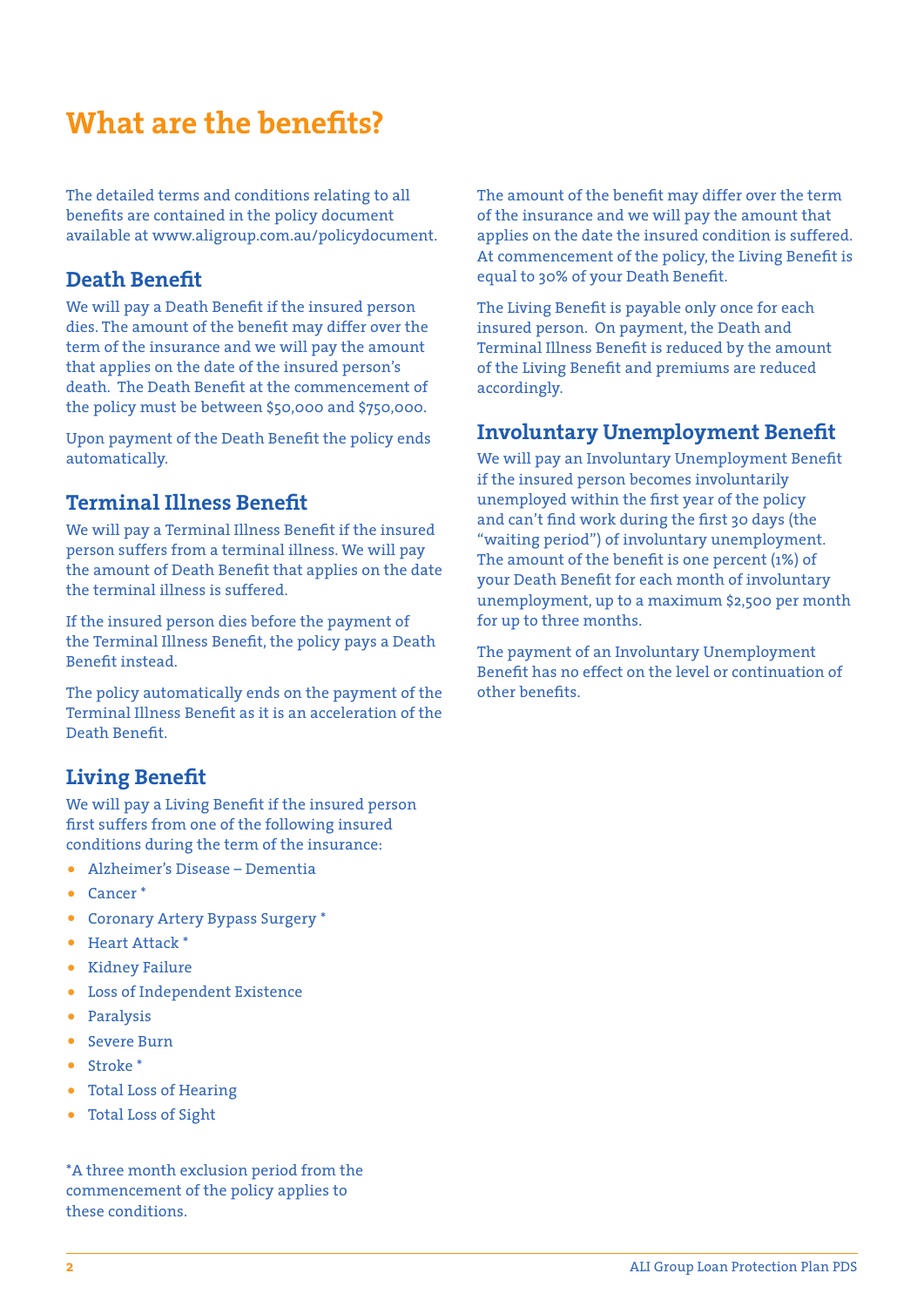# **When might benefits not be paid?**

#### **When a benefit won't be paid**

We will not pay any benefit for an event suffered prior to the date the cover commenced or was reinstated. Full details about when benefits will not be paid are contained in the policy document available at www.aligroup.com.au/policydocument.

We will not pay a Death or Terminal Illness Benefit if the death or terminal illness is caused by:

- an intentional self-inflicted act within 13 months of the date the policy commenced or the most recent date we agreed to reinstate the policy; or
- a terminal illness resultant from a condition:
	- **-** from which the insured person had suffered or had sought or had intended to seek advice from a health professional before the commencement of the policy; and
	- **-** which is a listed Type A pre-existing condition (see section Type A pre-existing condition exclusion).

We will not pay a Living Benefit if:

- the event giving rise to the insured condition is caused by an intentional act of the insured person or policy owner; or
- the insured person had suffered or had sought or intended to seek advice from a health professional about the insured condition before the commencement of the policy for all 11 covered conditions, or within three months of the commencement of the policy for cancer, coronary artery bypass surgery, heart attack or stroke.

We will not pay an Involuntary Unemployment Benefit if:

- the unemployment was voluntary or occurred as a result of the conduct of the insured person; or
- the employment ceased under a contractual, seasonal or specified agreement; or
- a self-employed person ceased to trade unless their business has been placed in the hands of an insolvency or bankruptcy administrator; or
- the insured person was aware at the date of commencement or reinstatement of the policy of their pending termination of employment.

#### **Pre-existing conditions**

We will not pay a Death, Terminal Illness or Living Benefit if the insured condition is resultant from certain pre-existing conditions. If your policy covers two people, a pre-existing condition exclusion is extended only to the insured person to whom it applies.

#### **Type A pre-existing condition exclusion**

A Type A exclusion will apply if the insured person had suffered or sought or intended to seek advice from a health professional about any of the following conditions before the commencement of the policy:

- a) diabetes (excluding diabetes only during pregnancy), chest pain, heart condition, stroke or a circulatory condition (excluding controlled high blood pressure);
- b) a lump or growth that has not been confirmed benign (non-cancerous) or any form of cancer, leukaemia, lymphoma or melanoma (excluding other skin cancer);
- c) any chronic condition of the kidney;
- d) any chronic condition of the bladder;
- e) any chronic condition of the liver (including hepatitis);
- f) any chronic lung condition (excluding controlled asthma);
- g) paralysis;
- h) multiple sclerosis or other nervous system condition;
- i) serious mental condition (including schizophrenia, bi-polar disorder, psychosis, Post Traumatic Stress Disorder, drug or alcohol dependency, suicide attempt or major depressive disorder);
- j) any sight impairment (excluding long or short sightedness corrected by glasses or contact lenses);
- k) any hearing impairment; or
- l) any blood condition (including but not limited to HIV or AIDS).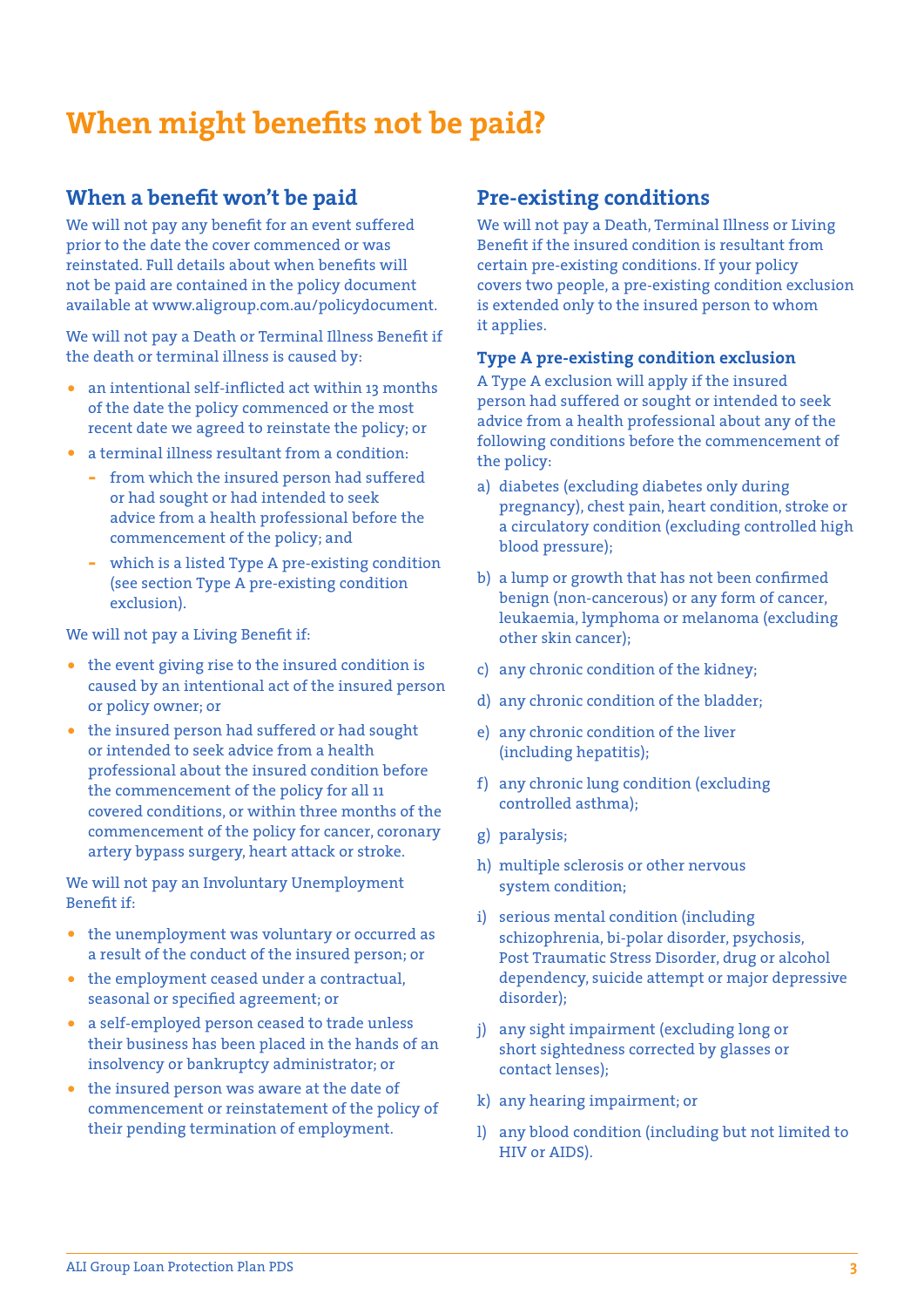Where a Type A exclusion applies, the insured person is excluded for all conditions contained in the subparagraph and no benefits will be payable for any event which is in any way caused by or contributed to any of those excluded conditions or any complication arising from the treatment of those conditions.

#### **Examples**:

- 1. If the insured person previously suffered from cancer, all conditions in (b) are excluded conditions.
- 2. If the insured person previously suffered from a heart condition, no benefits would be payable for a subsequent event caused by or contributed to by a stroke.

#### **Type B pre-existing condition exclusion**

A Type B exclusion will apply if two or more of the insured person's natural parents, brothers or sisters had been diagnosed before the age of 55 years with bowel cancer (all insured persons) or breast or ovarian cancer (female insured persons only).

Where a Type B exclusion applies, no benefits will be payable for any event which is in any way caused by or contributed to by cancer or any complication arising from the treatment of cancer.

**Example**: If the insured person's natural mother had previously been diagnosed with bowel cancer at age 52 years and their natural father had previously been diagnosed with bowel cancer at age 54 years, no benefit will be payable for an event which is caused by or contributed to by cancer or any complication arising from the treatment of cancer.

#### **Certainty around pre-existing conditions exclusions**

If you want clarity around which pre-existing conditions apply to your policy, the insured person may elect to answer a series of personal medical history questions within 30 days of the commencement of the policy. Depending on the answers to those questions, we may then remove the Type A and Type B exclusions from your policy schedule or replace them with agreed exclusions.

It is important that the questions are answered honestly and accurately as we rely on this information to determine the terms and conditions of your cover. **If the questions are not answered honestly and you later make a claim, we may reduce the benefit payable or avoid paying the claim altogether.**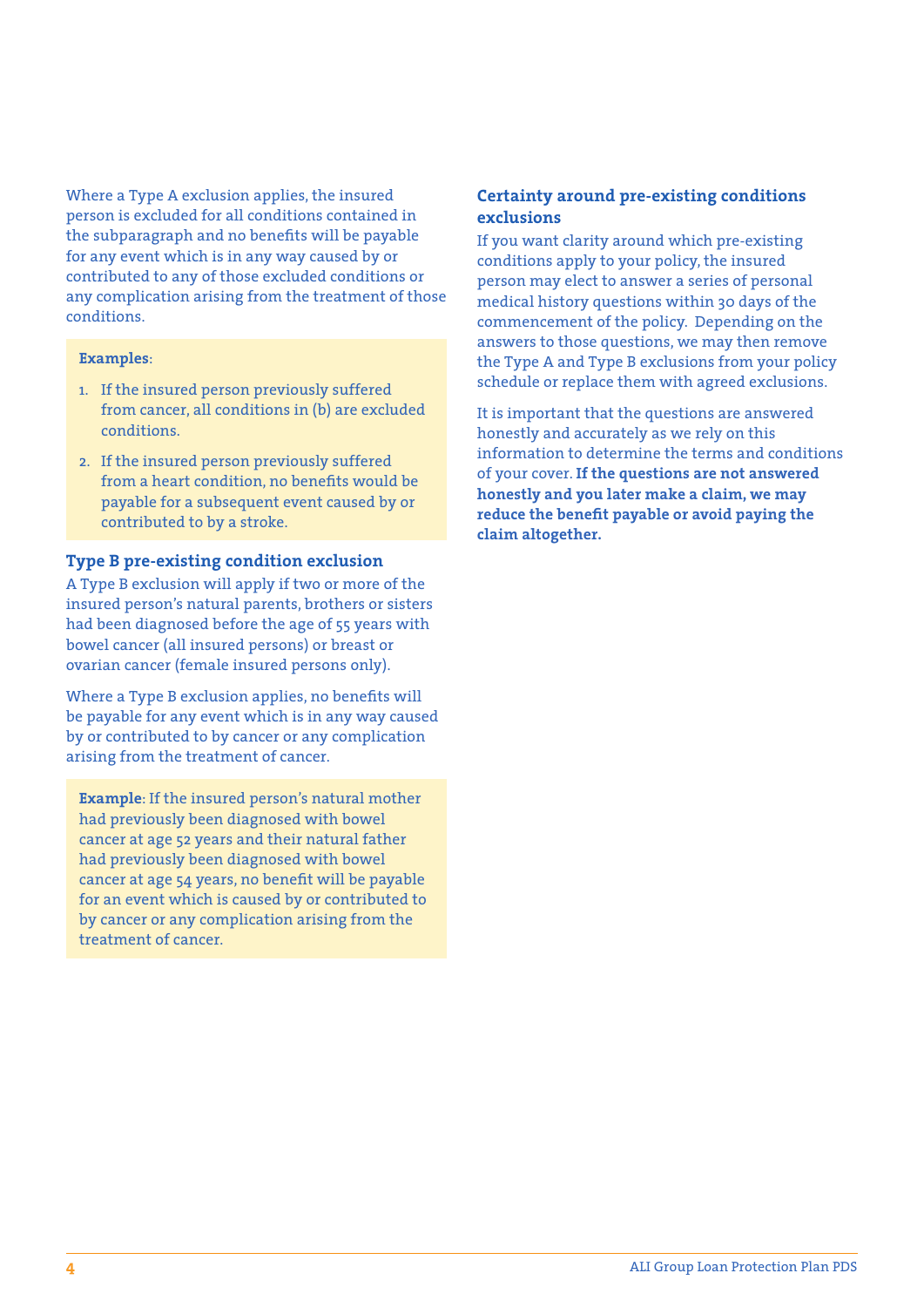### **What are the eligibility requirements?**

We may provide you with a Loan Protection Plan policy if you are:

- A person who:
	- **-** is an applicant for a loan (or loan increase) in the last 12 months or an existing borrower who has participated in a loan review with your mortgage broker; or
	- **-** has been nominated by a company that is a borrower on a loan (or loan increase) application as a person associated with the company (including a shareholder, officer or employee of the company); or
	- **-** is the spouse of a first insured person; and
- An Australian or New Zealand citizen or permanent resident, residing in Australia and have received this PDS in Australia; and
- No younger than 18 years and no older than 59 years at the date the policy commences; and
- Not the insured person under two or more Loan Protection Plan policies where at the date the policy commences, the total of the Death and Terminal Illness Benefit amounts under all of those policies is greater than \$750,000.

A policy may be established for two people as long as both meet the above requirements.

If the insured person(s) do not meet these requirements, or if you are unsure, please contact us without delay.

We may waive any of these eligibility requirements as we see fit. If we have done so, this will be recorded on your policy schedule. If you believe we have waived a requirement but it is not recorded on your policy schedule, please contact us without delay.

# **How much does it cost?**

Your premiums are calculated taking into consideration your level of cover, the insured person's age and gender and whether they smoke tobacco or any other substance (or whether they have done so over the past 12 months). Premiums are recalculated annually and generally increase with age. They may also be impacted by any change in your levels of cover. Your premium includes a flat monthly policy fee which covers the cost of administering your policy. If your policy covers two people, your premium is combined into one amount.

We will provide you with a table of premium rates and calculation methods on request. If the premium rates or policy fee change, we will provide you with advance notice. Any change will affect all Loan Protection Plan policies established under this version of the PDS.

You don't currently have to pay any government duties or charges. If this changes, we will let you know.

Your annual premium is listed in your policy schedule. Premiums are payable in instalments in advance via automatic deduction from your bank, building society or credit union account or MasterCard, Visa or American Express. You (or the holder of the account to be debited) will be authorising Hannover to deduct the premium amount from the nominated account in accordance with the terms of the Direct Debit Agreement which is included in the policy document.

### **Complimentary cover for the first 30 days**

Your first 30 days of cover is complimentary with your first premium due at the end of the complimentary period of cover.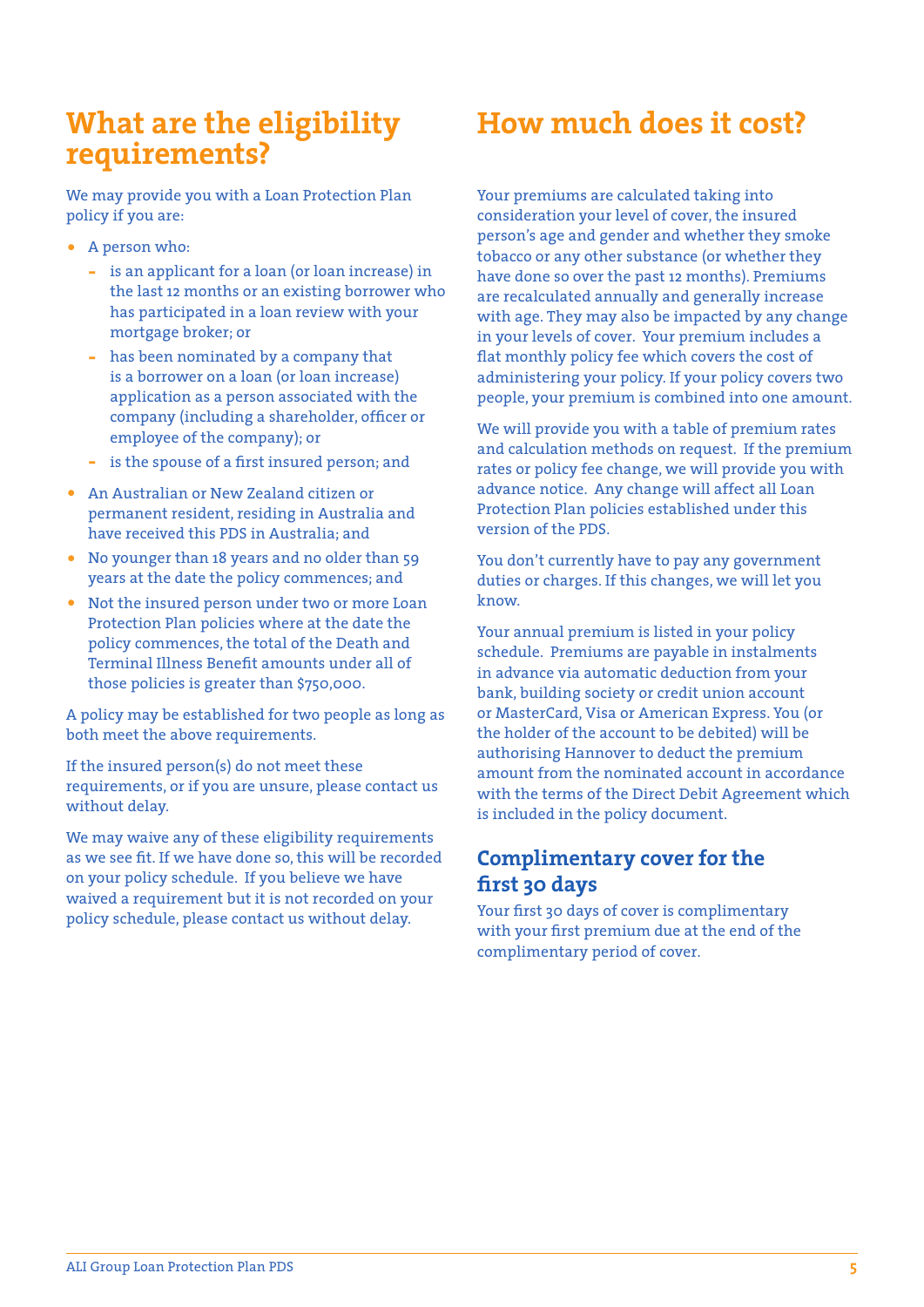### **When does cover start?**

Your policy starts on the commencement date shown in your policy schedule. The policy schedule outlines the specific details of your cover. You will also receive a policy document which sets out the full terms and conditions of your cover. These are important documents and should be read carefully and retained by you. Please keep them in a safe place as you may need them to make a claim.

### **When does cover end?**

Your policy is not tied to your loan, so your cover continues even if your loan does not proceed or after you have paid your loan off.

Loan Protection Plan is guaranteed renewable until age 99 years (for the Death and Terminal Illness Benefit) and age 65 years (for the Living Benefit) unless the policy has ended earlier because:

- the insured person has died:
- we've paid the Terminal Illness Benefit;
- we've paid a Living Benefit which has reduced the Death Benefit to zero;
- your policy has been cancelled due to your failure to pay the premium when due;
- you have not met the eligibility requirements for Loan Protection Plan;
- you have cancelled the policy; or
- you fail to provide us with an effective authorisation for automatic premium deductions from your bank, building society or credit union account or MasterCard, Visa or American Express within 30 days of the date of the commencement of the policy.

The policy ceases to provide an Involuntary Unemployment Benefit at the earlier of:

- the payment of three months Involuntary Unemployment Benefits; or
- unemployment that begins one year or more after your policy commenced.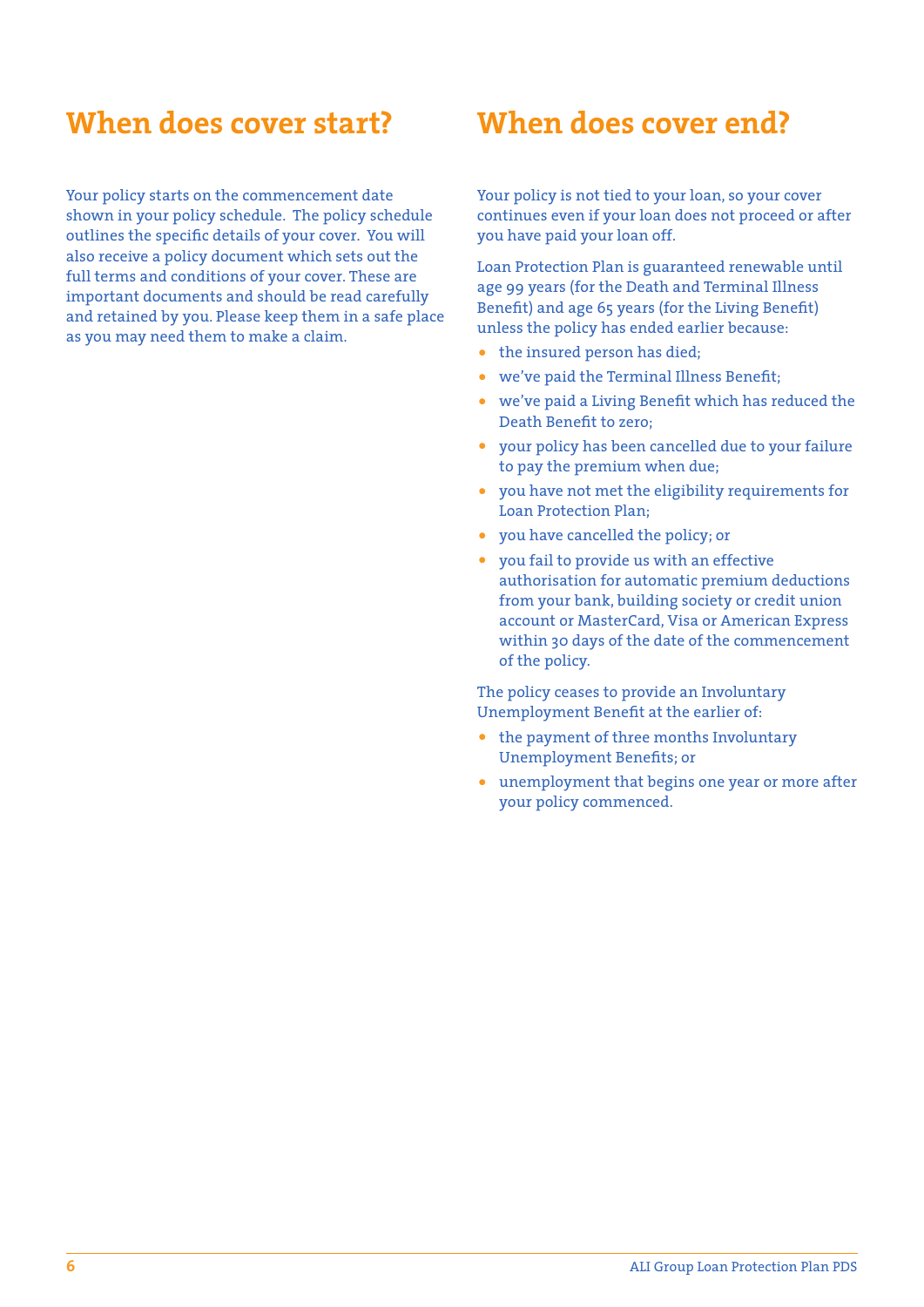### **Changing the benefit amounts**

### **Automatic benefit increases**

At each anniversary of your policy, we increase the amount of your benefits by the Consumer Price Index (CPI) to help protect against the impact of inflation. If the CPI is less than 3%, we apply a 3% increase to your benefits. If the CPI is more than 10%, we apply an increase not exceeding 10%. Your premiums will be increased to reflect the increase in your benefits. Full details are in the policy document.

You may choose to decline an automatic increase and/or decline all future automatic increases by contacting us.

### **Requesting changes to your benefit amounts**

You can ask us to increase or decrease your benefit amounts (within the minimum and maximum amounts of cover) at any time after the policy starts by contacting us. The Type A and Type B exclusions will apply from the date of the increase, to the amount of the increase in benefit only. Full details are in the policy document.

If your policy provides cover for two people, the benefit amounts applying to each person do not need to be the same.

# **Making a claim**

If you need to make a claim you should contact us as soon as possible by telephone, email or mail. Our professional claims assistance team is here to support you. Further details about the claims process are in the policy document.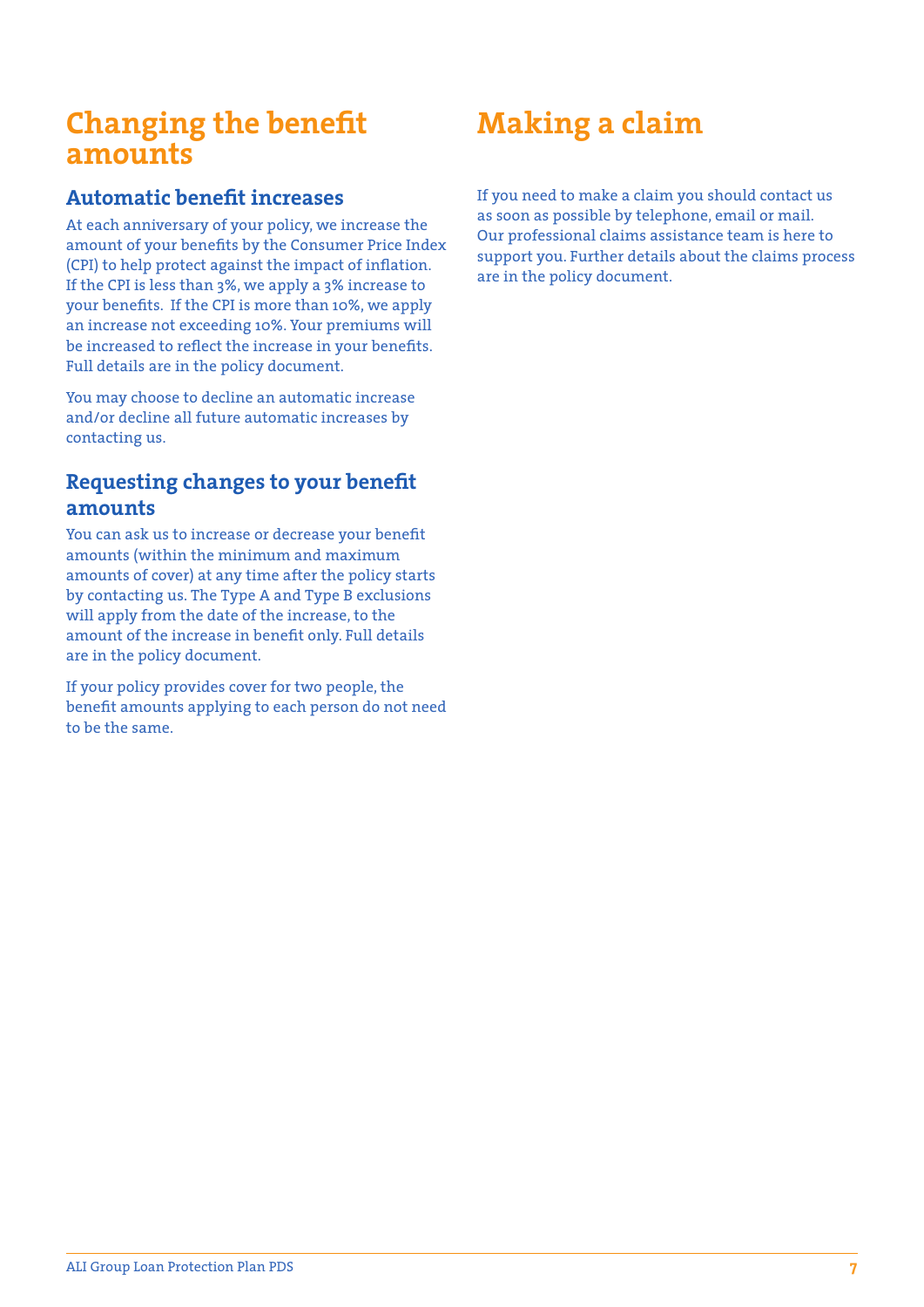## **Who receives benefits?**

All benefits are paid directly to the owner of the policy, except for the Death Benefit in the following circumstances:

- If the deceased is the sole policy owner, the Death Benefit will be paid to their estate.
- If the deceased is a joint policy owner, the Death Benefit will be paid to the surviving policy owner.

### **Other important information**

#### **Are there any risks?**

There may be some risks associated with holding a Loan Protection Plan policy:

- Failure to pay the premiums when due may result in the policy lapsing or being cancelled leaving you without cover and unable to make a claim.
- The type and amount of cover may not be sufficient for your circumstances.
- The information used to establish your policy is incorrect resulting in payment of only a portion of your claim or cancellation of your cover.
- Your cover will end if you fail to provide us with an effective authorisation for automatic premium deductions from your bank, building society or credit union account or MasterCard, Visa or American Express within 30 days from the commencement of the policy.

#### **Taxation**

Generally, lump sum Death, Terminal Illness or Living Benefit payments to individuals will not be assessable for income tax, and the premium is not tax deductible. This may not be the case if the policy is held by a business. Involuntary Unemployment Benefit payments may be assessable for income tax and the premiums tax deductible.

GST currently only applies to the Involuntary Unemployment Benefit component of the premium.

*Please note: This information is a guide only and is based on the current interpretation of taxation laws which are subject to change. For information about your individual circumstances, please contact your tax adviser.*

#### **How we will communicate with you**

We will send correspondence to you via email if we have an email address for you and where law permits. If we do not have an email address, or you have specified we don't email you, we will send correspondence to you at the address you last told us. We may also send certain correspondence, such as overdue premium reminders, via SMS to your mobile telephone.

It is important that you tell us of any change in your contact details.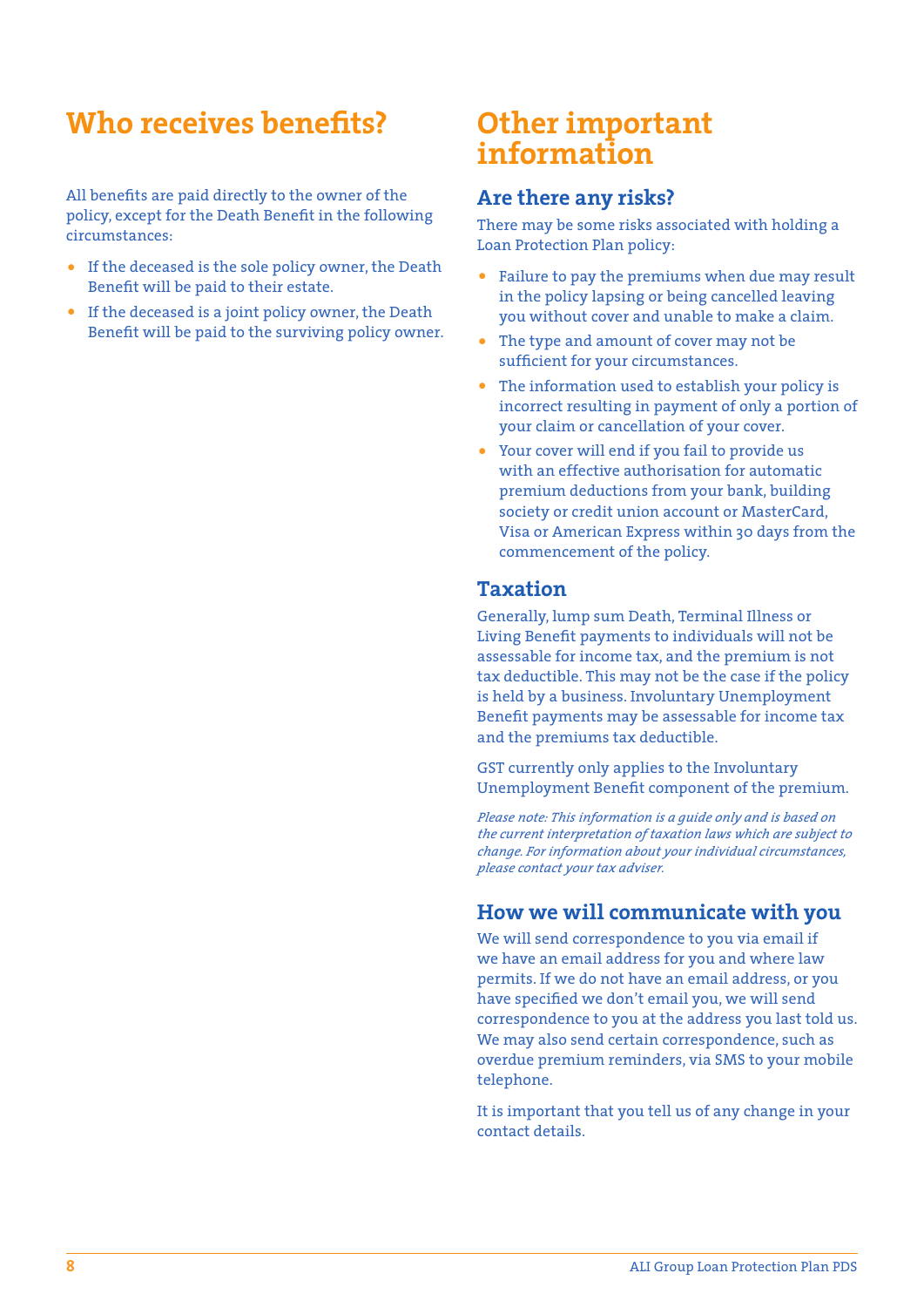#### **Protection of your privacy**

Hannover, QBE and ALI Group are committed to protecting the privacy of the personal information we collect. All collected personal information is handled in accordance with the Australian Privacy Principles and the Privacy Act 1988 (Cth).

#### **Collecting personal information**

Your information is collected to enable:

- the provision of premium quotes;
- the assessment of your application for insurance;
- issuance and administration of your insurance;
- the assessment of claims under the insurance:
- improvement in our insurance products;
- the provision of information on our products to our customers.

In most instances, your personal information is collected when you apply for a loan or loan increase or complete a personal statement. It may be collected face to face, or over the telephone or internet.

It may also be collected from a third party, such as your loan consultant, financial adviser, health professional, accountant or another organisation with whom an arrangement is in place for the promotion and sale of products offered or distributed by ALI Group or the insurers.

#### **Disclosure of your personal information**

Without your consent, your personal information will not be disclosed to any person outside of ALI Group and the insurers other than:

- anyone to whom tasks are outsourced. This includes our authorised representatives, the administrators and their representatives;
- medical practitioners, reinsurers, legal advisers and claims investigators;
- other insurers to which the insurance policy has been transferred; and
- where disclosure is required (or allowed) by law.

These third parties may be located outside Australia. Lists of countries in which recipients of your information are likely to be located are available at our respective websites.

All persons to whom tasks are outsourced will be required to ensure that our privacy requirements are met when using this information. Importantly, they will only be permitted to use the information for the tasks outsourced.

If you wish to access a copy of your personal information, or update your personal information that we hold, or you have a complaint or want more information about how we manage your personal information, please refer to the privacy policies on our respective websites or contact:

- ALI Group's Privacy Officer, ALI Group, GPO Box 4737, Sydney NSW 2001 or email: service@aligroup.com.au
- Hannover's Privacy Officer, Hannover Life Re of Australasia, Level 7, 70 Phillip St, Sydney NSW 2000 or email: privacyofficer@hlra.com.au
- QBE's Privacy Officer, QBE Insurance (Australia) Limited, GPO Box 219, Parramatta NSW 2124 or email: complaints@qbe.com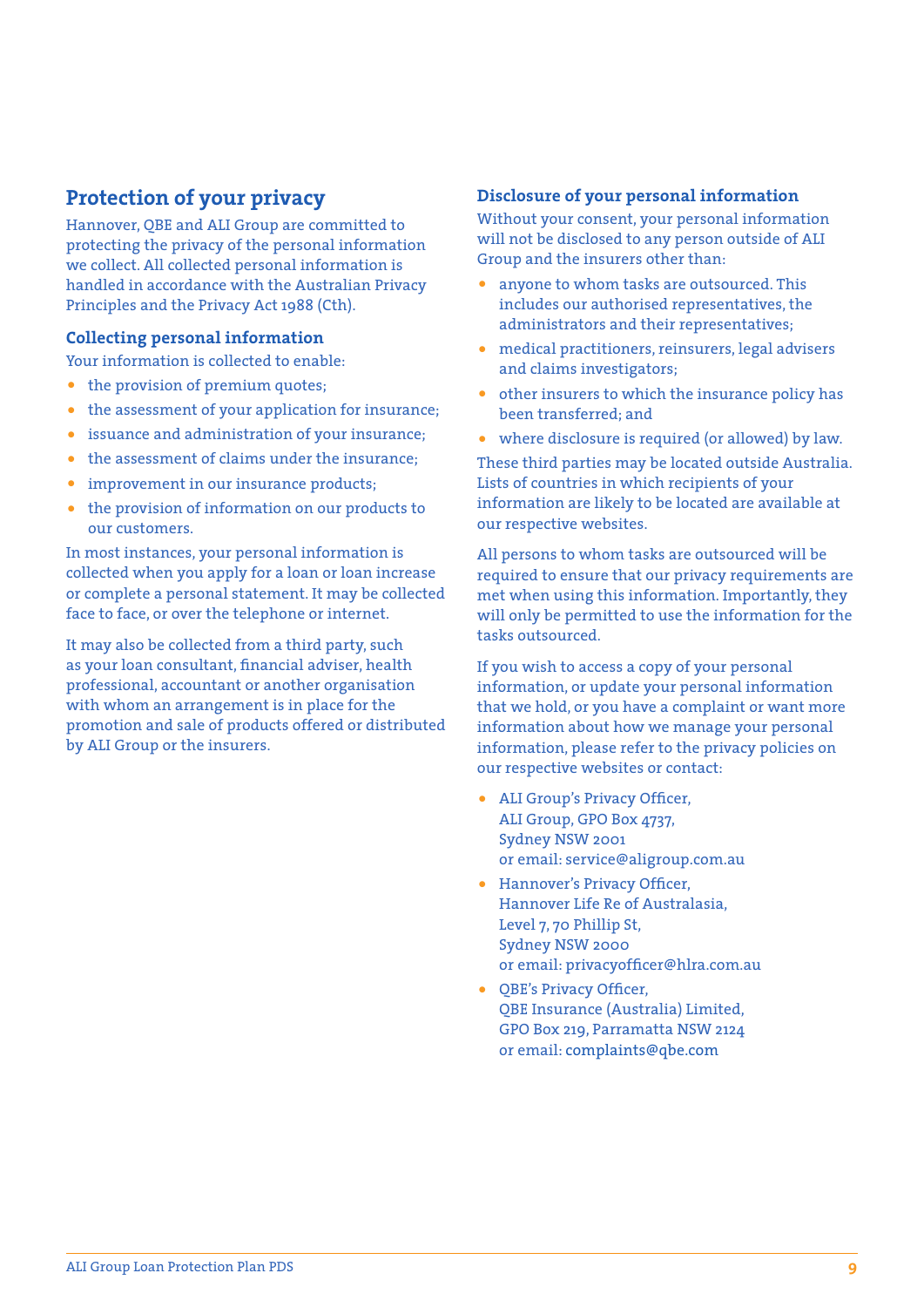### **Financial Claims Scheme and compensation arrangements**

The involuntary unemployment cover is a protected policy under the Financial Claims Scheme (FCS), which protects certain insureds and claimants in the event of a general insurer becoming insolvent. In the unlikely event of QBE becoming insolvent you may be entitled to access the FCS. More information is available from the Australian Prudential Regulation Authority at www.apra.gov.au or telephone 1300 13 10 60.

Hannover has compensation arrangements in place in accordance with the Corporations Act 2001.

#### **Contact us**

If you have any questions about your Loan Protection Plan policy or our service, please contact ALI Group on:

- Telephone 1800 006 776 (toll free)
- Email service@aligroup.com.au
- Mail GPO Box 4737, Sydney NSW 2001
- Our website is www.aligroup.com.au.

A copy of the Loan Protection Plan policy document is available at www.aligroup.com.au/policydocument.

### **If you have a complaint**

We and ALI Group are committed to providing you with quality products and delivering the highest quality of service. If you have a complaint about our service, your insurance or the way we or ALI Group have handled your personal information, please contact ALI Group. ALI Group will assist you with any complaints, manage those which relate to the financial services provided to you and/or redirect complaints about your insurance to Hannover and/ or QBE as appropriate.

We and ALI Group will try to resolve the matter as soon as possible and will seek to provide you with a resolution within 45 days. If we or ALI Group can't resolve the matter to your satisfaction, or we or ALI Group take more than 45 days to respond to you from the date you first made your complaint, you may raise the matter directly with the Financial Ombudsman Service (FOS).

FOS is an independent complaints resolution scheme approved by the financial services regulator, the Australian Securities and Investments Commission. FOS has been established to provide free advice and assistance to consumers to help them resolve disputes with members of the financial services industry such as us and ALI Group.

FOS may attempt to settle the matter by conciliation but it also has the power to arrange a formal hearing if the matter cannot be resolved. Before you ask FOS to help, you must first try to resolve the issue with us and ALI Group. FOS can then be contacted as follows:

Financial Ombudsman Service GPO Box 3 Melbourne VIC 3001 Telephone 1300 780 808 (toll free)

Further details about our resolution procedures are available by contacting ALI Group.